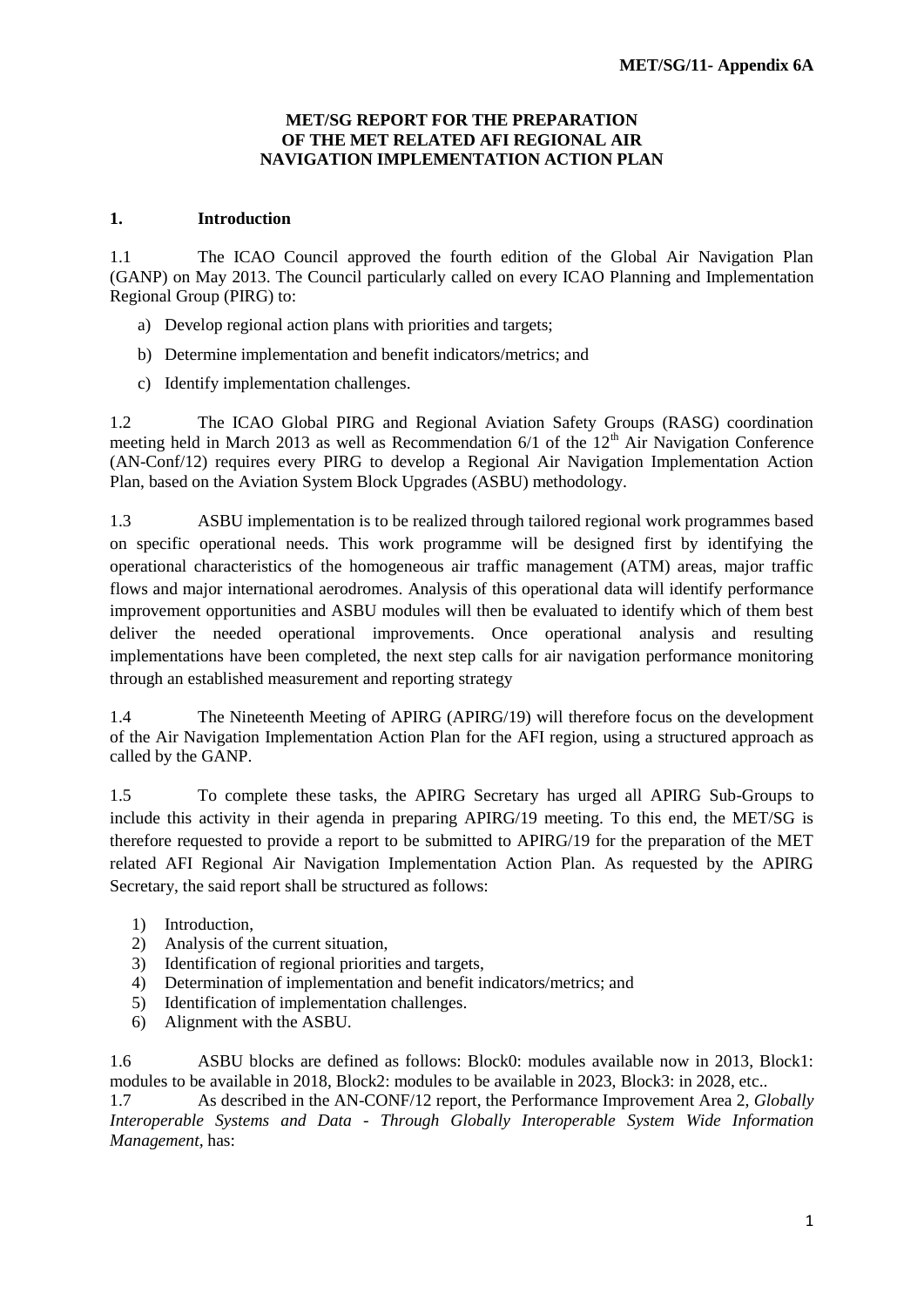- three modules in Block0 (B0) including **B0-105** identified as "*the Improved Meteorological Information Module: Meteorological information supporting enhanced operational efficiency and safety*";
- four modules including **B1-105** identified as "*the Enhanced Operational Decisions through Integrated Meteorological Information (Planning and Near-term Service)";* and
- two modules including **B3-105** identified as "*the Enhanced Operational Decisions through Integrated Meteorological Information (Near-term and Immediate Service)".*

1.8 In the process of alignment the regional Air Navigation Plans (ANPs), the AN-Conf/12 agreed that PIRGs is focusing initially on implementing ASBU Block0 Modules and finalize the development of their ASBU aligned regional plans by May 2014. The ASBU module related to meteorological information supporting enhanced operational efficiency and safety is called ASBU B0- 105 (or B0-AMET in the  $4<sup>th</sup>$  edition of the GANP) as defined above.

### 1.9 **B0-AMET: Meteorological Information Supporting Enhanced Operational Efficiency and Safety**

1.9.1 Global, regional and local meteorological information provided by world area forecast centres, volcanic ash advisory centres, tropical cyclone advisory centres, aerodrome meteorological offices and meteorological watch offices in support of flexible airspace management, improved situational awareness and collaborative decision making, and dynamically-optimized flight trajectory planning. ASBU module B0-AMET covers the following items:

- a) Forecasts provided by world area forecast centres (WAFCs), volcanic ash advisory centres (VAACs) and tropical cyclone advisory centres (TCAC);
- b) Aerodrome warnings to give concise information of meteorological conditions that could adversely affect all aircraft at an aerodrome, including wind shear; and
- c) SIGMETs to provide information on occurrence or expected occurrence of specific en-route weather phenomena which may affect the safety of aircraft operations and other operational meteorological (OPMET) information, including METAR/SPECI and TAF, to provide routine and special observations and forecasts of meteorological conditions occurring or expected to occur at the aerodrome.

1.9.2 In addition, quality management for aeronautical meteorological services (QMS) shall be implemented for continuous assessment and monitoring of the above-mentioned ASBU module B0-AMET items for the provision of timely, reliable and accurate meteorological information to aviation users in an efficient manner.

1.9.3 This information will support flexible airspace management, improved situational awareness and collaborative decision-making, and dynamically-optimized flight trajectory planning. This Module includes elements which should be viewed as a subset of all available meteorological information that can be used to support enhanced operational efficiency and safety.

# **1.10 Implementation of ASBU B0-AMET in the AFI region**

1.10.1 The objective of the Global Air Navigation Plan related to aeronautical meteorology is to improve the availability of meteorological information in support of a seamless global ATM system among its components (Global Plan Initiative (GPI-19 – *Meteorological systems refers*). The strategy described in the Global Plan requires that the following developments be completed and implemented during the next few years:

a) immediate access to real-time, global OPMET information is required to assist ATM in tactical decision making for aircraft surveillance and flexible/dynamic aircraft routing, which will contribute to the optimization of the use of airspace. Such stringent requirements will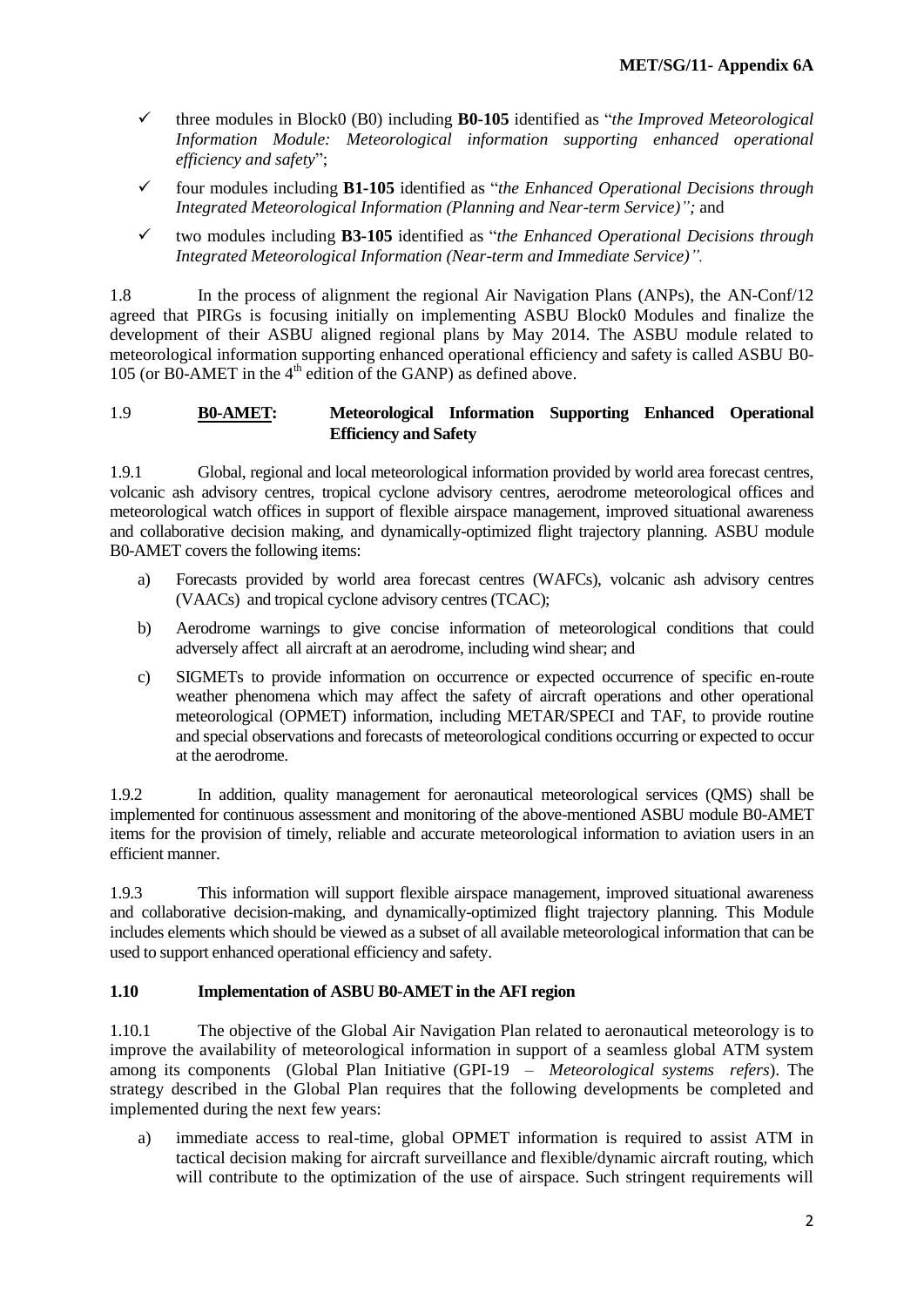imply that most meteorological systems be automated and that meteorological service for international air navigation be provided in an integrated and comprehensive manner through global systems such as the WAFS, the IAVW and the ICAO tropical cyclone warning system;

- b) enhancements to WAFS, IAVW and the ICAO tropical cyclone warning system to improve the accuracy, timeliness and usefulness of the forecasts issued will be required to facilitate the optimization of the use of airspace; and
- c) increasing use of data link to downlink and uplink meteorological information (through such systems as ATIS and VOLMET) will assist in the automatic sequencing of aircraft on approach and will contribute to the maximization of capacity. The development of automated ground-based meteorological systems in support of operations in the terminal area will provide OPMET information (such as automated low-level wind shear alerts) and automated runway wake vortex reports. Exchange and monitoring of OPMET information through AFI Meteorological Bulletin Exchange (AMBEX), from the automated systems also assists in the timely provision of forecasts and warnings of hazardous meteorological phenomena. These forecasts and warnings, together with automated OPMET information, contribute to maximizing runway capacity.

# **2. Analysis of the Current Situation**

2.1 AFI States provide an aeronautical meteorological service that has been gradually improving in recent years. However, to ensure the availability of accurate, reliable and comprehensive weather information, it is imperative that t all States have the necessary equipment, properly installed and/or maintained. In this respect it is essential that States have automated systems for data verification in accordance with the requirements set out in Annex 3. While quality management systems(QMS) implementation process, are still a challenge for most States, the process of the quality of meteorological data should be the structure of Block 0.

2.2 Likewise, the lack of compliance with ICAO and WMO standards and recommendations referred to personnel involved in MET units is a deficiency that should be corrected by the States of the Region.

2.3 To obtain a well-established QMS/MET in the region any effort by ICAO will be useless if there is no full commitment and performance of the senior management of the civil aviation administrations and providers of aeronautical meteorological services.

2.4 As a cross curricular subject to all these axes, there is a requirement by the World Meteorological Organization (WMO) for personnel competencies requirements.

2.5 The current implementation status of ASBU B0-AMET varies from one State to another; a well-documented survey results may provide useful information on the status of implementation in the region. However, based on an average status of implementation recorded from the ICAO Audit Reports and AFI files on the list of air navigation deficiencies in the MET field, the current situation for the AFI region can be summarized in the Table below;

| <b>ASBU B0-AMET elements</b> |                                                                     | Average<br>Implementation<br>Status in % |
|------------------------------|---------------------------------------------------------------------|------------------------------------------|
|                              | 1. WAFS, IAVW and Tropical Cyclone Watch                            |                                          |
| 1.1                          | SADIS (46 out of 54 States)                                         | 85%                                      |
| 1.2                          | SADIS 2G/FTP (41 out of 46 implementing SADIS)                      | 89%                                      |
| 1.3                          | WIFS as back up to SADIS (36 over 46 registered)                    | 76%                                      |
| 1.4                          | Volcano observatories (VO): (only 8 VO established out of 21 states | 38%                                      |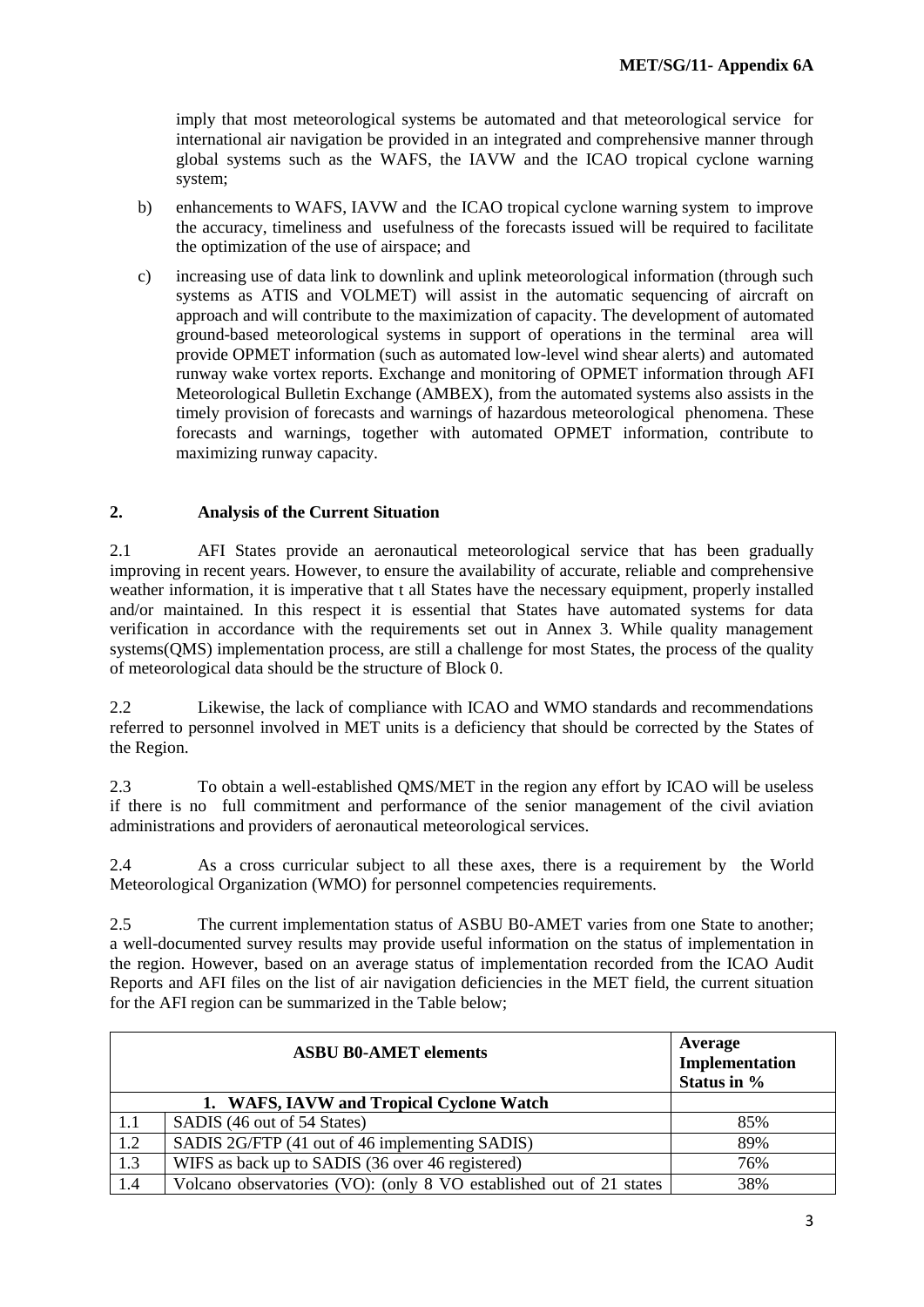|                  | having active or dormant volcanoes)                                                                                               |      |
|------------------|-----------------------------------------------------------------------------------------------------------------------------------|------|
| 1.5              | VAAC for the AFI Region (Toulouse)                                                                                                | 100% |
| 1.6              | TCAC for the AF Region (La Reunion)                                                                                               | 100% |
|                  |                                                                                                                                   |      |
|                  | 2. AD WRND, WS WRNG and Alerts                                                                                                    |      |
| 2.1              | Aerodrome warnings (AD WRNG): (average of 40 out of 54 main<br>capital city International airports issuing AD WRNG))              | 74%  |
| 2.2              | Wind shear warnings and alert (WS WRNG) (average of 5 out of 25<br>capital city International airports having WS issuing WS WRNG) | 20%  |
|                  |                                                                                                                                   |      |
|                  | 3. OPMET including SIGMET, VOLMET and ATIS                                                                                        |      |
| 3.1              | <b>METAR</b>                                                                                                                      | 95%  |
| 3.2              | <b>SPECI</b>                                                                                                                      | 80%  |
| $\overline{3.3}$ | <b>MET REPORT</b>                                                                                                                 | 85%  |
| 3.4              | <b>SPECIAL</b>                                                                                                                    | 80%  |
|                  | <b>TAF</b>                                                                                                                        | 100% |
| 3.5              | MWO (34 out of 35 States expected to establish a meteorological<br>watch office (MWO) have done so)                               | 97%  |
| 3.6              | SIGMET (22 out of 35 MWO expected to issue SIGMET are issuing<br>SIGMET)                                                          | 62%  |
| 3.7              | HF VOLMET (2 out of 2 aerodromes (Brazzaville and Antananarivo)<br>expected to issue VOLMET are not doing so)                     | 0%   |
| 3.8              | VHF ATIS (12 out of 33 aerodromes expected to issue ATIS)                                                                         | 36   |
|                  | AMBEX implementation by Regional OPMET Data Banks (RODB):<br>(implementation status of AMEX by the 2 AFI RODB)                    | 90%  |
|                  | AMBEX implementation by Bulletin Compiling Centres (BCC): (8 out<br>of 10 BCC are implementing AMBEX correctly)                   | 80%  |
|                  | AMBEX implementation by National OPMET Centres (NOC): (40 out<br>of 54 NOC are implementing AMBEX correctly)                      | 74%  |
|                  |                                                                                                                                   |      |
|                  | 4. QMS/MET                                                                                                                        |      |
| 4.1              | QMS for MET established (13 out of 54 States established QMS)                                                                     | 24%  |
| 4.2              | QMS for MET certified (6 out of 54 States certified QMS)                                                                          | 11%  |

# 3. **Identification of regional priorities and targets**

3.1 Based on the current implementation status, elements under ASBU B0-AMET are prioritized to support the safety related highest priority in ASBU methodology, the development and implementation of Performance-based Navigation (PBN), Continuous Descent Operations (CDO), Continuous Climb Operations (CCO) and Runway Sequencing capabilities (AMAN/DMAN).

3.2 In this regard, the elements of the ASBU B0-AMET module in the AFI region are prioritized and given target dates as follow:

| <b>Identification</b><br>of<br>elementary<br><b>Priority</b> | <b>Elements of the ASBU B0-AMET module</b>                                         | <b>Status of</b><br>Implementation | Implementation<br><b>Target date</b> |
|--------------------------------------------------------------|------------------------------------------------------------------------------------|------------------------------------|--------------------------------------|
|                                                              | QMS for MET established (13 out of 54 States)<br>established QMS in December 2012) | 24%                                | 75% by December<br>2014              |
| $\overline{2}$                                               | SADIS 2G/FTP (41 out of 46 implementing SADIS in<br>December 2012)                 | 89%                                | 95% by December<br>2014              |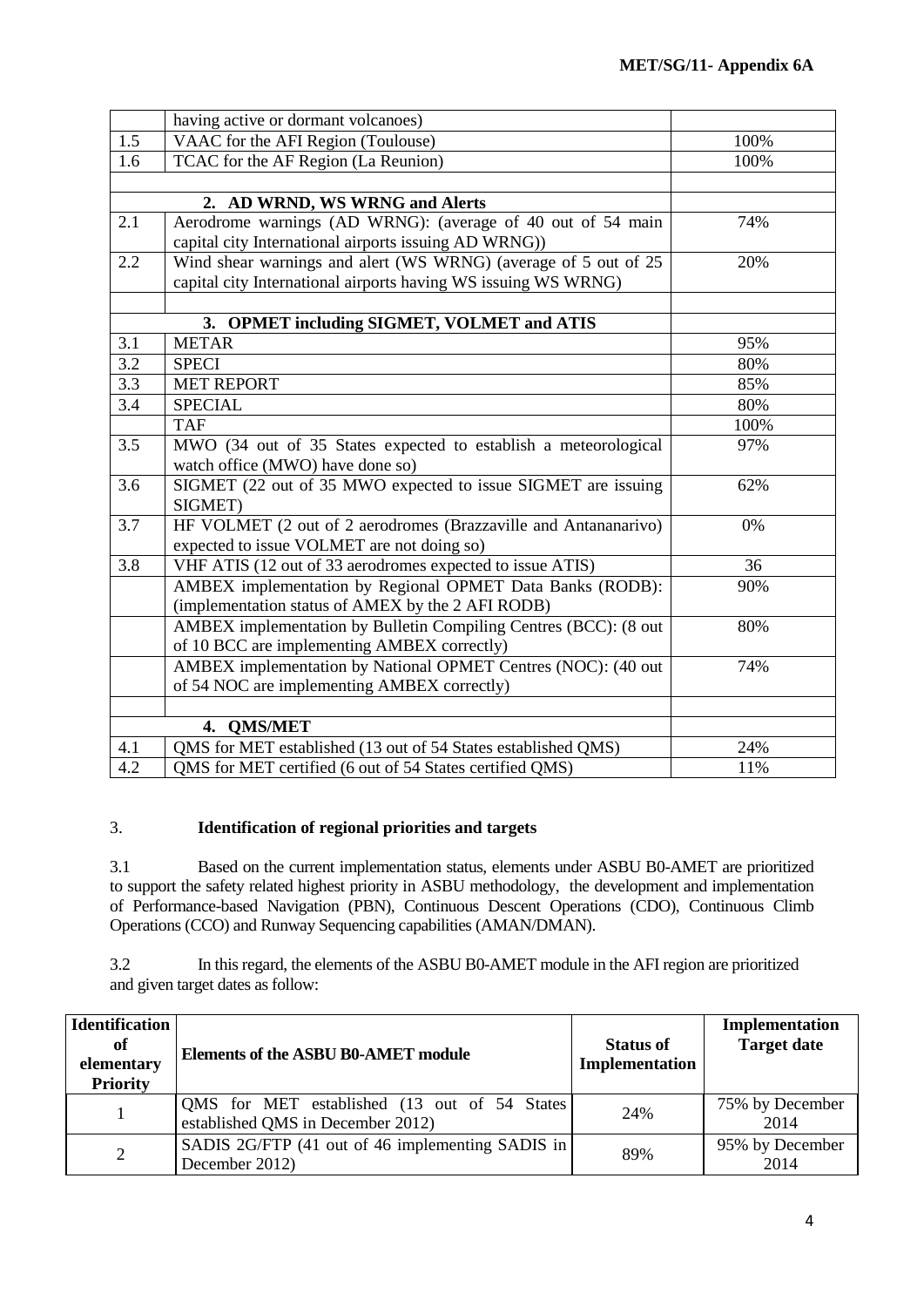| 3              | Wind shear warnings and alert (WS WRNG) (average<br>of 5 out of 25 capital city International airports having<br>WS issuing WS WRNG in December 2012) | 20%  | 50% by December<br>2014     |
|----------------|-------------------------------------------------------------------------------------------------------------------------------------------------------|------|-----------------------------|
| $\overline{4}$ | SIGMET (22 out of 35 MWO expected to issue<br>SIGMET are issuing SIGMET in December 2012)                                                             | 62%  | 80% by December<br>2014     |
| 5              | SADIS (46 out of 54 States registered in December<br>2012)                                                                                            | 90%  | 95% by December<br>2014     |
| 6              | Aerodrome warnings (AD WRNG): (average of 40 out<br>of 54 main capital city International airports issuing AD<br>WRNG in December 2012)               | 74%  | 80% by December<br>2014     |
| 7              | AMBEX implementation by Regional OPMET Data<br>Banks (RODB): (implementation status of AMEX by<br>the 2 AFI RODB in December 2012)                    | 90%  | 97% by December<br>2014     |
| 8              | AMBEX implementation by Bulletin Compiling<br>Centres (BCC): (8 out of 10 BCC are implementing<br>AMBEX correctly in December 2012)                   | 80%  | 95% by December<br>2014     |
| 9              | AMBEX implementation by National OPMET Centres<br>(NOC): (40 out of 54 NOC are implementing AMBEX<br>correctly in December 2012)                      | 74%  | 90% by December<br>2014     |
| 10             | SPECI (in December 2012)                                                                                                                              | 80%  | 95% by December<br>2014     |
| 11             | SPECIAL (in December 2012)                                                                                                                            | 80%  | 95% by December<br>2014     |
| 12             | METAR (in December 2012)                                                                                                                              | 95%  | 98% by December<br>2014     |
| 13             | MET REPORT (in December 2012)                                                                                                                         | 85%  | 98% by December<br>2014     |
| 14             | Volcano observatories (VO): (only 8 VO established<br>out of 21 states having active or dormant volcanoes)                                            | 38%  | 45% by December<br>2014     |
| 15             | VOLMET (2 out of 2 aerodromes (Brazzaville and<br>Antananarivo) expected to issue VOLMET are not<br>doing so)                                         | 0%   | 50% by December<br>2014     |
| 16             | ATIS (12 out of 33 aerodromes expected to issue ATIS)                                                                                                 | 36%  | 50% by December<br>2014     |
| 17             | MWO (34 out of 35 States expected to establish a<br>meteorological watch office (MWO) have done so)                                                   | 97%  | $100\%$ by December<br>2014 |
| 18             | WIFS as back up to SADIS (36 over 46 registered)                                                                                                      | 76%  | 100% by December<br>2014    |
| 19             | QMS for MET certified (6 out of 54 States certified<br>QMS)                                                                                           | 11%  | 75% by December<br>2014     |
| 20             | <b>TAF</b>                                                                                                                                            | 100% | No change                   |
| 21             | VAAC for the AFI Region (Toulouse)                                                                                                                    | 100% | No change                   |
| 22             | TCAC for the AF Region (La Reunion)                                                                                                                   | 100% | No change                   |

3.3 From the above elementary priorities, the overall regional priorities and targets are defined for the AFI region:

3.3.1 AFI Regional Priorities and targets for B0-AMET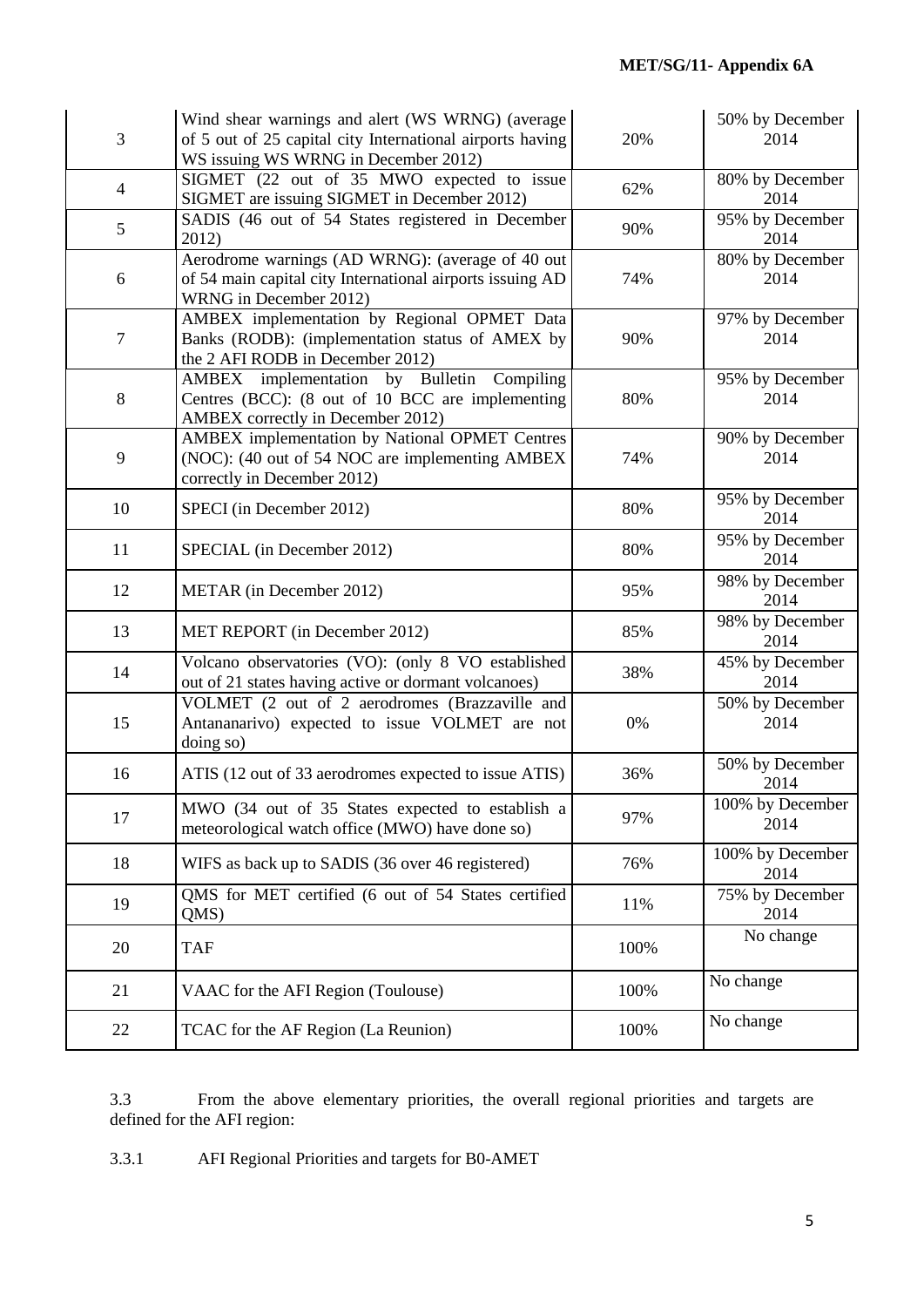- 1. Establishment of QMS for MET by at least 75% of AFI States for the provision of timely, reliable and accurate meteorological information to aviation users in an efficient manner;
- 2. Implementation of aerodrome warnings, wind shear warnings/alerts and information on the state of runway (water thickness observations on the runway) by at least 50% of concerned AFI States to support runway safety;
- 3. Full implementation of the AMBEX scheme by at least 97% of AFI States for exchange of OPMET information worldwide;
- 4. Implementation of SIGMET by 100% of AFI MWOs;
- 5. Implementation of WAFS/IAVW/TCAC including updated SADIS by 100% of AFI States;
- 6. At least 80% of MET forecasters well-trained to support the ASBU methodology;
- 7. Implementation of volcano observatories by at least 45% of concerned AFI States to support the AFI volcanic ash contingency plan;
- 8. Implementation of the issuance and distribution of OPMET by 100% of AFI States; and
- 9. At least 75% operation of current HF VOLMET in Brazzaville and Antananarivo and at least 50% of concerned AFI States implemented VHF ATIS.

3.3.2 Module B1-AMET is *The Enhanced Operational Decisions through Integrated Meteorological Information (Planning and Near-term Service)* module which enables the reliable identification of solutions when forecast or observed meteorological conditions impact aerodromes or airspace. Full ATM-Meteorology integration is needed to ensure that: meteorological information is included in the logic of a decision process and the impact of the meteorological conditions (the constraints) are automatically calculated and taken into account. The decision time-horizons range from minutes, to several hours or days ahead of the ATM operation (this includes optimum flight profile planning and tactical in-flight avoidance of hazardous meteorological conditions) to typically enable near-term and planning  $(>=20 \text{ minutes})$  type of decision making. This module also promotes the establishment of standards for global exchange of the information. This module builds, in particular, upon module B0-105, which detailed a sub-set of all available meteorological information that can be used to support enhanced operational efficiency and safety. Therefore, AFI Regional Priorities and targets for B1-AMET will include:

- 1. Full automation of ground-based meteorological systems in support of operations in the terminal area will provide OPMET information (such as automated low-level wind shear alerts) and automated runway wake vortex reports;
- 2. Full enhanced WAFS, IAVW and the ICAO tropical cyclone warning system to improve the accuracy, timeliness and usefulness of the forecasts issued will be required to facilitate the optimization of the use of airspace
- 3. Full implementation of datalink related communications with aircraft including VOLMET (D-VOLMET); D-ATIS, etc..; and
- 4. Full implementation of automated Exchange and monitoring of OPMET information through AFI Meteorological Bulletin Exchange (AMBEX), from the automated systems also assists in the timely provision of forecasts and warnings of hazardous meteorological phenomena.

#### 4. **Determination of implementation and benefit indicators/metrics**

4.1 Metrics to determine the success of the module are proposed in the Manual on Global Performance of the Air Navigation System (Doc 9883) and in the AN-CF/12 report.

4.2 Based on Doc 9883 and priorities and targets determined above, the AFI ASBU B0- AMET implementation and benefit indicators/metrics, are determined in the Table below: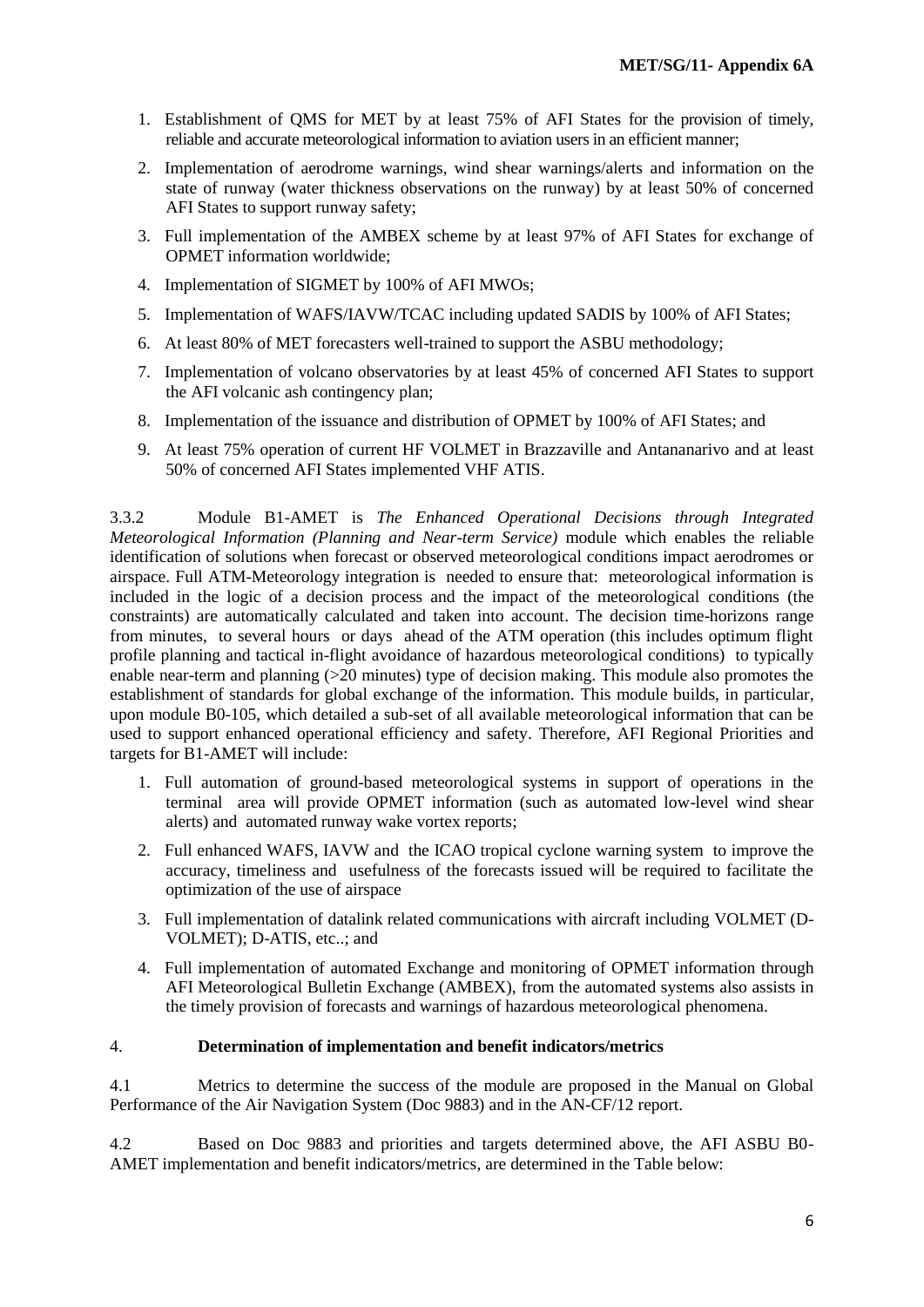| <b>Key</b>         | implementation and benefit indicators/metrics                                            |
|--------------------|------------------------------------------------------------------------------------------|
| <b>Performance</b> |                                                                                          |
| Area (KPA)         |                                                                                          |
| Capacity           | Optimized usage of airspace capacity, thus achieving arrival and departure rates.        |
|                    | Metric: ACC and big AFI aerodrome throughput.                                            |
| Cost               | Optimized usage of airspace capacity, thus achieving arrival and departure rates.        |
| effectiveness      | Metric: ACC and aerodrome throughput                                                     |
| Efficiency         | Harmonized arriving air traffic (en-route to terminal area to aerodrome) and harmonized  |
|                    | departing air traffic (aerodrome to terminal area to en-route) will translate to reduced |
|                    | arrival and departure holding times and thus reduced fuel burn.                          |
|                    | Metric: Fuel consumption and flight time punctuality                                     |
| Environment        | Reduced fuel burn through optimized departure and arrival profiling/scheduling.          |
|                    | <b>Metric:</b> Fuel burn and emissions                                                   |
| Flexibility        | Supports pre-tactical and tactical arrival and departure sequencing and thus dynamic air |
|                    | traffic scheduling.                                                                      |
|                    | Metric: ACC and aerodrome throughput.                                                    |
| Global             | Gate-to-gate seamless operations through common access to, and use of, the available     |
| interoperability   | WAFS, IAVW and tropical cyclone watch forecast information.                              |
|                    | Metric: ACC throughput.                                                                  |
| Participation by   | Common understanding of operational constraints, capabilities and needs, based on        |
| the ATM            | expected (forecast) meteorological conditions.                                           |
| community          | Metric: Collaborative decision making at the aerodrome and during all phases of flight.  |
| Safety             | Increased situational awareness and improved consistent and collaborative decision-      |
|                    | making.                                                                                  |
|                    | <b>Metric:</b> Incident occurrences                                                      |

# **5. Identification of implementation challenges**

5.1 Meteorological challenges in routine operations often arise as a result of adverse and rapidly changing meteorological conditions. The proposed dynamic integration of ATM and meteorological (MET) information is expected to provide timely meteorological information to enable real-time identification, increased predictability and deployment of operationally effective ATM solutions to accommodate changing conditions, as well as facilitate tactical avoidance of hazardous meteorological conditions. Increasing use of airborne capabilities to detect and report meteorological parameters, and enhanced cockpit displays of meteorological information to enhance situational awareness, are additional elements of the strategy.

5.2 In this regard, challenges in the implementation challenges of ASBU B0-AMET in the AFI region include:

- $\checkmark$  Establishment of QMS for MET for the provision of timely, reliable and accurate meteorological information to aviation users in an efficient manner;
- $\checkmark$  Implementation of aerodrome warnings, wind shear warnings/alerts and water thickness observation on the runway to support runway safety;
- $\checkmark$  Full implementation of the AMBEX scheme for exchange of OPMET information worldwide;
- $\checkmark$  Implementation of SIGMET by all AFI MWOs;
- $\checkmark$  Full implementation of SADIS by all MET providers;
- $\checkmark$  Training of MET personnel;
- $\checkmark$  Implementation of volcano observatories where required to support the AFI volcanic ash contingency plan;